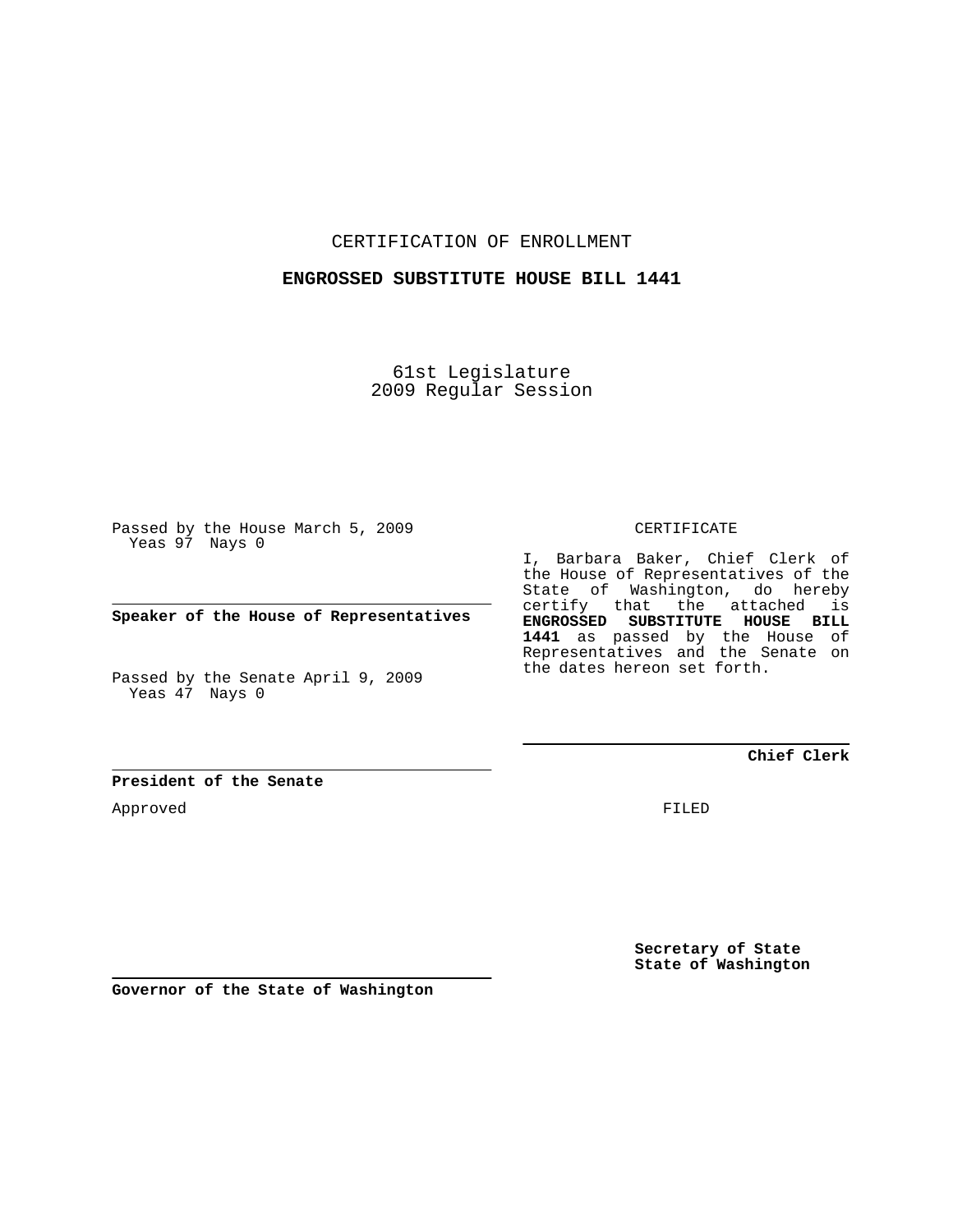## **ENGROSSED SUBSTITUTE HOUSE BILL 1441** \_\_\_\_\_\_\_\_\_\_\_\_\_\_\_\_\_\_\_\_\_\_\_\_\_\_\_\_\_\_\_\_\_\_\_\_\_\_\_\_\_\_\_\_\_

\_\_\_\_\_\_\_\_\_\_\_\_\_\_\_\_\_\_\_\_\_\_\_\_\_\_\_\_\_\_\_\_\_\_\_\_\_\_\_\_\_\_\_\_\_

Passed Legislature - 2009 Regular Session

## **State of Washington 61st Legislature 2009 Regular Session**

**By** House Commerce & Labor (originally sponsored by Representatives Conway, Condotta, Armstrong, White, and Eddy)

READ FIRST TIME 02/23/09.

 1 AN ACT Relating to the contractual relationships between 2 distributors and producers of malt beverages; and amending RCW 3 19.126.020, 19.126.030, 19.126.040, 19.126.060, and 19.126.080.

4 BE IT ENACTED BY THE LEGISLATURE OF THE STATE OF WASHINGTON:

 5 **Sec. 1.** RCW 19.126.020 and 2004 c 160 s 19 are each amended to 6 read as follows:

7 The definitions ((set forth)) in this section apply throughout this 8 chapter unless the context clearly requires otherwise.

 9 (1) "Agreement of distributorship" means any contract, agreement, 10 commercial relationship, license, association, or any other 11 arrangement, for a definite or indefinite period, between a supplier 12 and distributor.

13 (2) "Brand" means any word, name, group of letters, symbol, or 14 combination thereof, including the name of the brewer if the brewer's 15 name is also a significant part of the product name, adopted and used 16 by a supplier to identify a specific malt beverage product and to 17 distinguish that product from other malt beverages produced by that 18 supplier or other suppliers.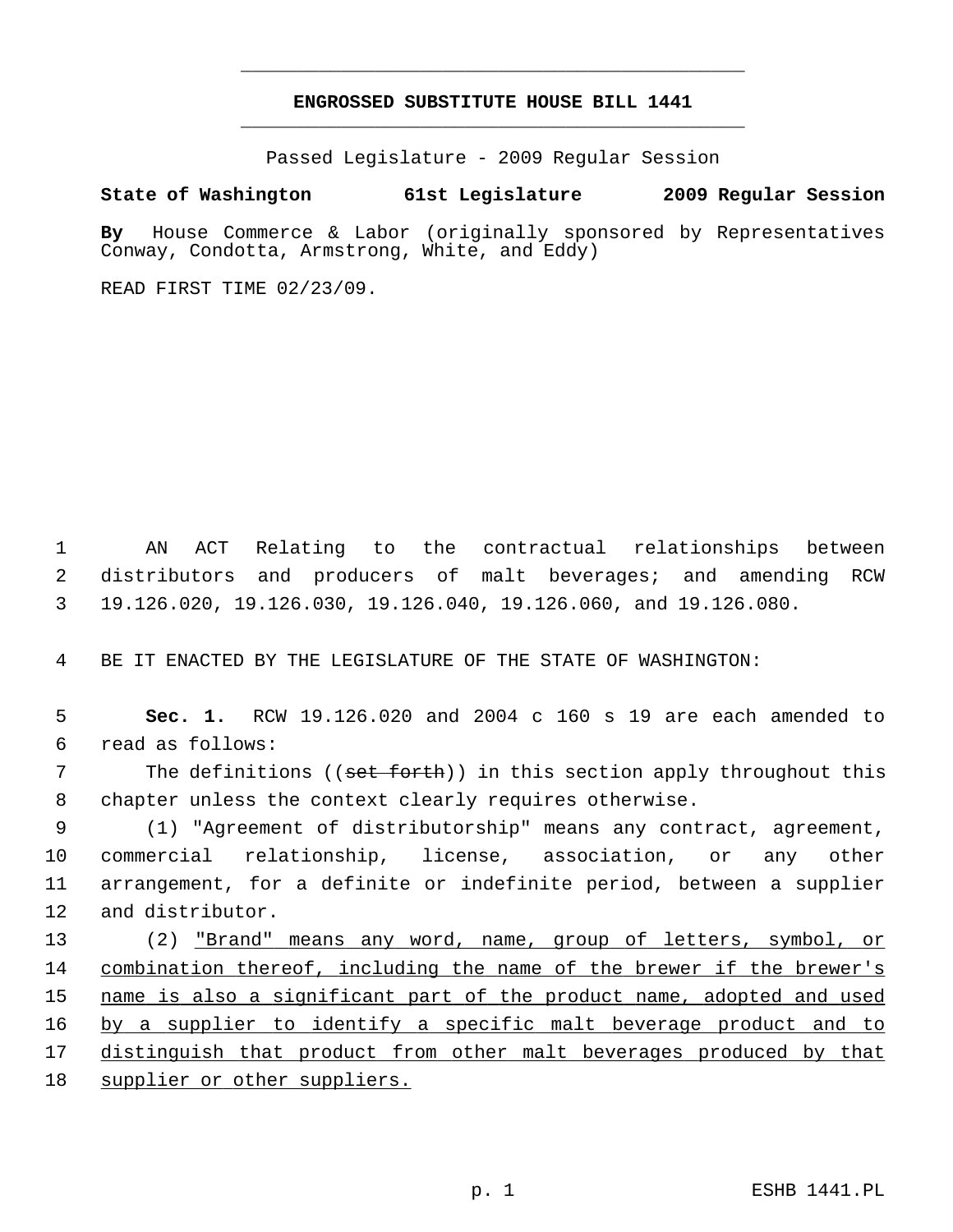1 (3) "Distributor" means any person, including but not limited to a 2 component of a supplier's distribution system constituted as an 3 independent business, importing or causing to be imported into this 4 state, or purchasing or causing to be purchased within this state, any 5 malt beverage for sale or resale to retailers licensed under the laws 6 of this state, regardless of whether the business of such person is 7 conducted under the terms of any agreement with a malt beverage 8 manufacturer.

9  $((+3))$   $(4)$  "Supplier" means any malt beverage manufacturer or 10 importer who enters into or is a party to any agreement of 11 distributorship with a wholesale distributor. "Supplier" does not 12 include: (a) Any domestic brewery or microbrewery licensed under RCW 13 66.24.240 and producing less than (( $f\text{-}ff\text{+}g$ )) two hundred thousand 14 barrels of malt liquor annually; (b) any brewer or manufacturer of malt 15 liquor producing less than ( $(f$ ifty)) two hundred thousand barrels of 16 malt liquor annually and holding a certificate of approval issued under 17 RCW 66.24.270; or (c) any authorized representative of malt liquor 18 manufacturers who holds an appointment from one or more malt liquor 19 manufacturers which, in the aggregate, produce less than  $((f\text{-}if\text{ty}))$  two 20 hundred thousand barrels of malt liquor.

21  $((+4))$  (5) "Malt beverage manufacturer" means every brewer, 22 fermenter, processor, bottler, or packager of malt beverages located 23 within or outside this state, or any other person, whether located 24 within or outside this state, who enters into an agreement of 25 distributorship for the resale of malt beverages in this state with any 26 wholesale distributor doing business in the state of Washington.

27 ( $(\frac{5}{6})$  (6) "Importer" means any distributor importing beer into 28 this state for sale to retailer accounts or for sale to other 29 distributors designated as "subjobbers" for resale.

30  $((+6))$  (7) "Authorized representative" has the same meaning as 31 "authorized representative" as defined in RCW 66.04.010.

32  $((+7)^{n})$  (8) "Person" means any natural person, corporation, 33 partnership, trust, agency, or other entity, as well as any individual 34 officers, directors, or other persons in active control of the 35 activities of such entity.

36 (9) "Successor distributor" means any distributor who enters into 37 an agreement, whether oral or written, to distribute a brand of malt 38 beverages after the supplier with whom such agreement is made or the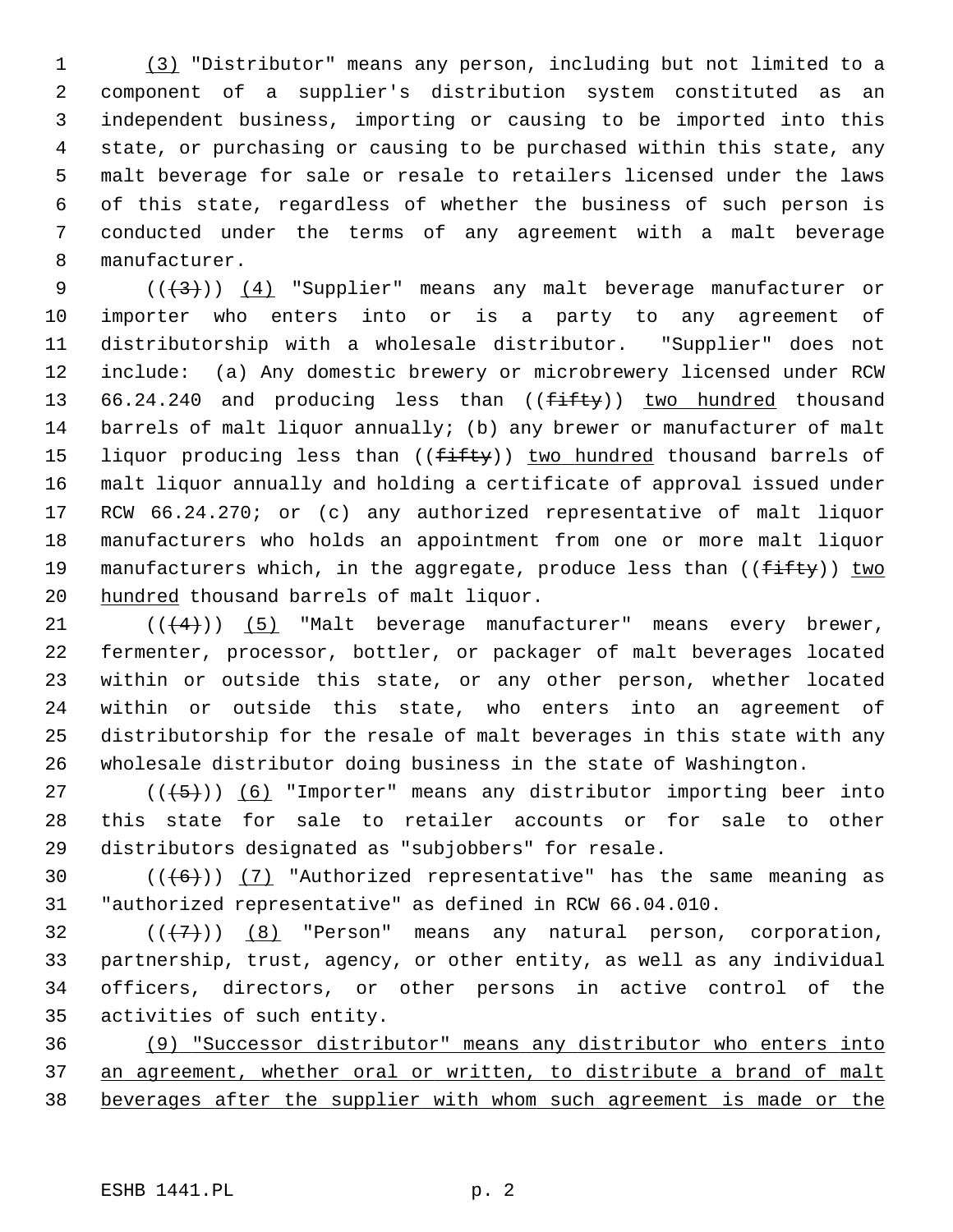person from whom that supplier acquired the right to manufacture or distribute the brand has terminated, canceled, or failed to renew an agreement of distributorship, whether oral or written, with another distributor to distribute that same brand of malt beverages.

 5 (10) "Terminated distributor" means a distributor whose agreement 6 of distributorship with respect to a brand of malt beverages, whether 7 oral or written, has been terminated, canceled, or not renewed.

 (11) "Terminated distribution rights" means distribution rights with respect to a brand of malt beverages which are lost by a terminated distributor as a result of termination, cancellation, or nonrenewal of an agreement of distributorship for that brand.

12 **Sec. 2.** RCW 19.126.030 and 1984 c 169 s 3 are each amended to read 13 as follows:

14 Suppliers are entitled to the following protections which ((shall 15 be)) are deemed to be incorporated  $((\frac{in}{in}$  the)) into every agreement of 16 distributorship:

17 (1) Agreements between suppliers and wholesale distributors shall 18 be in writing;

19 (2) A wholesale distributor shall maintain the financial and 20 competitive capability necessary to achieve efficient and effective 21 distribution of the supplier's products;

22 (3) A wholesale distributor shall maintain the quality and 23 integrity of the supplier's product in the manner set forth by the 24 supplier;

25 (4) A wholesale distributor shall exert its best efforts to sell 26 the product of the supplier and shall merchandise such products in the 27 stores of its retail customers as agreed between the wholesale 28 distributor and supplier;

29 (5) The supplier may cancel or otherwise terminate any agreement 30 with a wholesale distributor immediately and without notice if the 31 reason for such termination is fraudulent conduct in any of the 32 wholesale distributor's dealings with the supplier or its products, 33 insolvency, the occurrence of an assignment for the benefit of 34 creditors, bankruptcy, or suspension in excess of fourteen days or 35 revocation of a license issued by the state liquor board;

36 (6) A wholesale distributor shall give the supplier prior written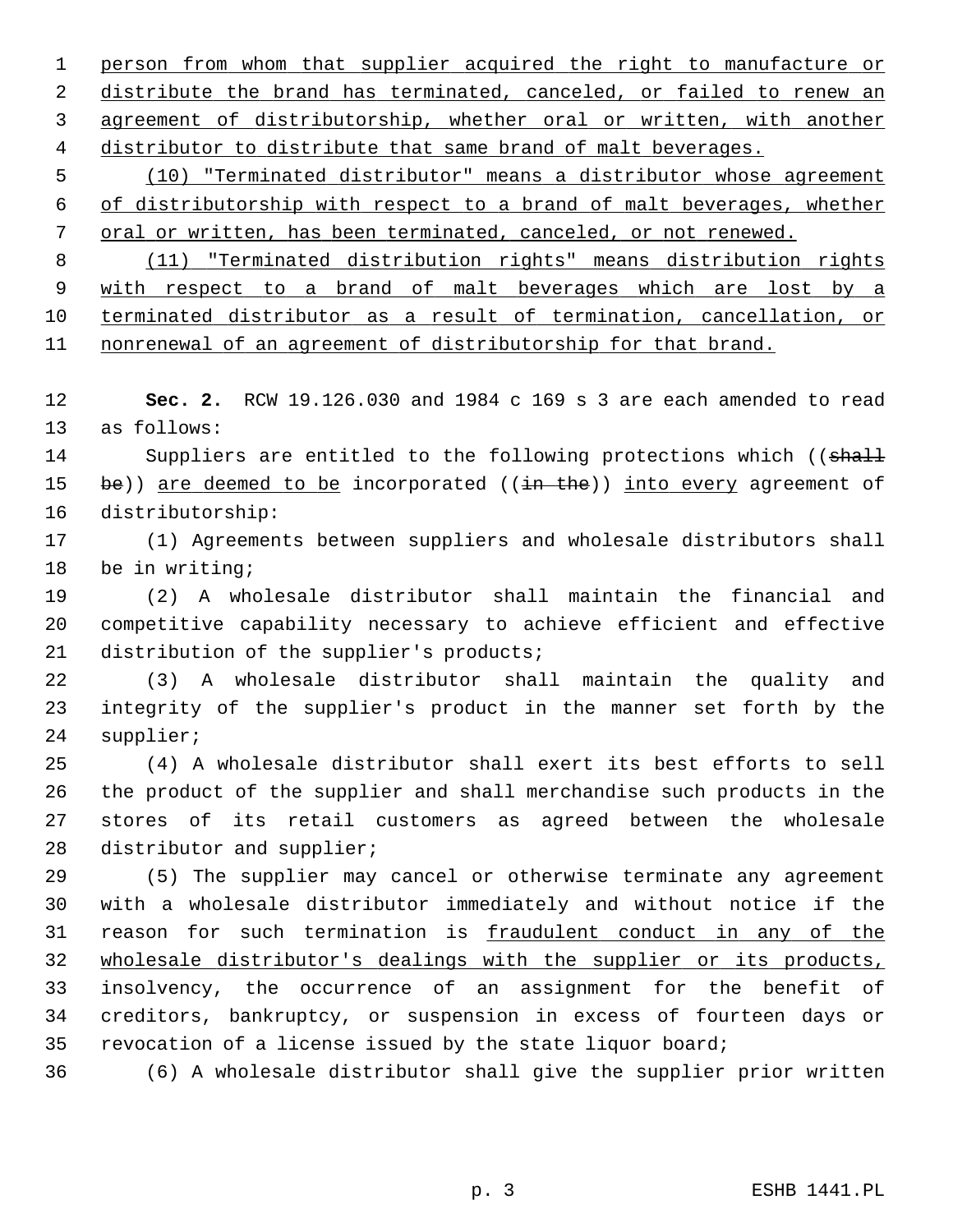1 notice, of not less than ninety days, of any material change in its 2 ownership or management and the supplier has the right to reasonable 3 prior approval of any such change; and

 4 (7) A wholesale distributor shall give the supplier prior written 5 notice, of not less than ninety days, of the wholesale distributor's 6 intent to cancel or otherwise terminate the distributorship agreement.

 7 **Sec. 3.** RCW 19.126.040 and 1984 c 169 s 4 are each amended to read 8 as follows:

 9 Wholesale distributors are entitled to the following protections 10 which  $((\text{shell} \text{ be}))$  are deemed to be incorporated  $((\text{in the}))$  into every 11 agreement of distributorship:

12 (1) Agreements between wholesale distributors and suppliers shall 13 be in writing;

14 (2) A supplier shall give the wholesale distributor at least sixty 15 days prior written notice of the supplier's intent to cancel or 16 otherwise terminate the agreement, unless such termination is based on 17 a reason set forth in RCW 19.126.030(5) or results from a supplier 18 acquiring the right to manufacture or distribute a particular brand and 19 electing to have that brand handled by a different distributor. The 20 notice shall state all the reasons for the intended termination or 21 cancellation. Upon receipt of notice, the wholesale distributor shall 22 have sixty days in which to rectify any claimed deficiency. If the 23 deficiency is rectified within this sixty-day period, the proposed 24 termination or cancellation is null and void and without legal effect;

25 (3) ((The wholesale distributor is entitled to compensation for the 26 laid-in cost of inventory and liquidated damages measured on the fair 27 market price of the business as provided for in the agreement for any 28 termination of the agreement by the supplier other than termination for 29 cause, for failure to live up to the terms and conditions of the 30 agreement, or any reason set forth in RCW  $19.126.030(5)$ ; and

31  $(4)$ )) The wholesale distributor may sell or transfer its business, 32 or any portion thereof, including the agreement, to successors in 33 interest upon prior approval of the transfer by the supplier. No 34 supplier may unreasonably withhold or delay its approval of any 35 transfer, including wholesaler's rights and obligations under the terms 36 of the agreement, if the person or persons to be substituted meet 37 reasonable standards imposed by the supplier.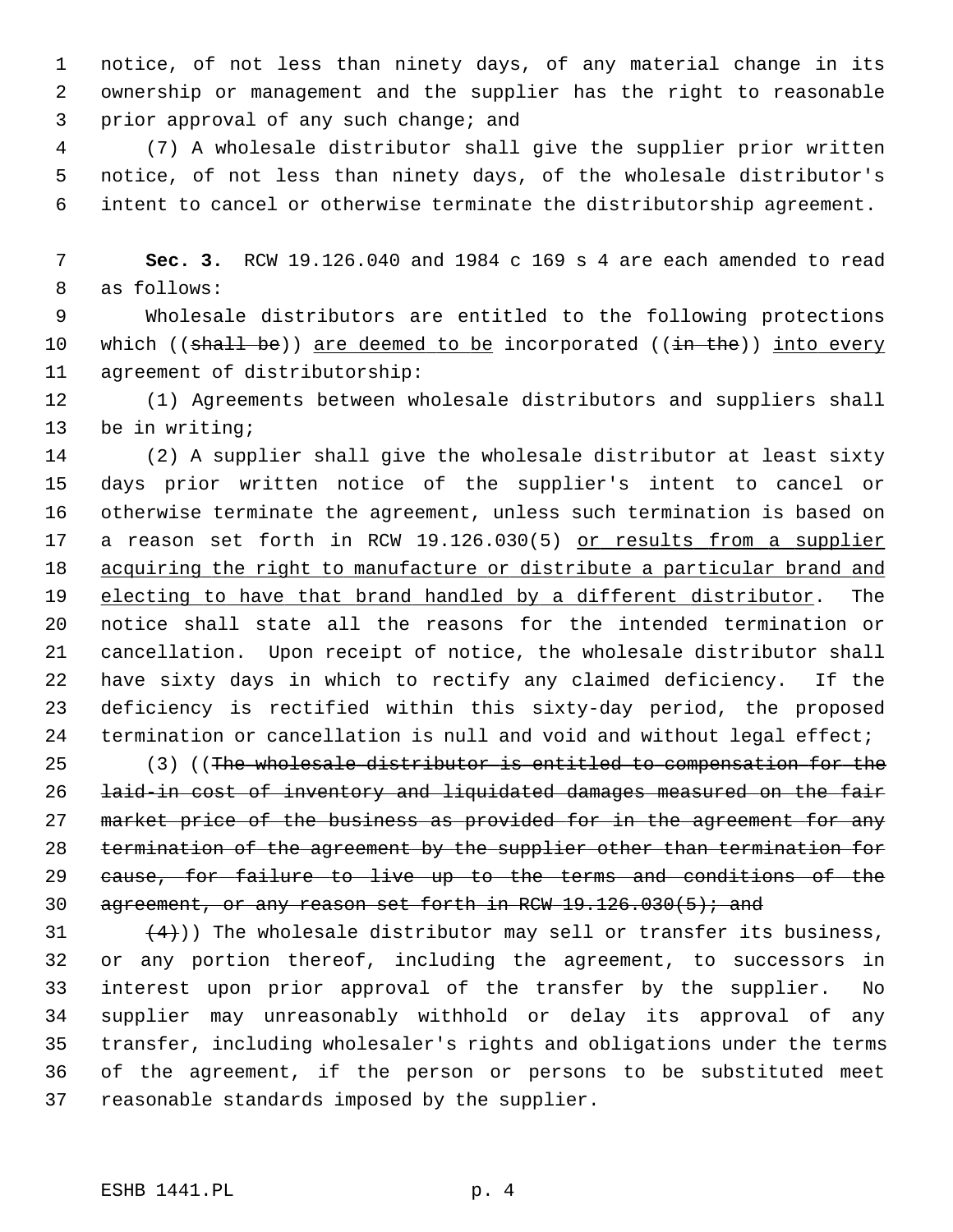(4) If an agreement of distributorship is terminated, canceled, or not renewed for any reason other than for cause, failure to live up to the terms and conditions of the agreement, or a reason set forth in RCW 19.126.030(5), the wholesale distributor is entitled to compensation from the successor distributor for the laid-in cost of inventory and for the fair market value of the terminated distribution rights. For purposes of this section, termination, cancellation, or nonrenewal of a distributor's right to distribute a particular brand constitutes termination, cancellation, or nonrenewal of an agreement of distributorship whether or not the distributor retains the right to continue distribution of other brands for the supplier. In the case of terminated distribution rights resulting from a supplier acquiring the right to manufacture or distribute a particular brand and electing to have that brand handled by a different distributor, the affected distribution rights will not transfer until such time as the compensation to be paid to the terminated distributor has been finally determined by agreement or arbitration.

 (5) When a terminated distributor is entitled to compensation under subsection (4) of this section, a successor distributor must compensate the terminated distributor for the fair market value of the terminated distributor's rights to distribute the brand, less any amount paid to the terminated distributor by a supplier or other person with respect 23 to the terminated distribution rights for the brand. If the terminated distributor's distribution rights to a brand of malt beverages are divided among two or more successor distributors, each successor distributor must compensate the terminated distributor for the fair market value of the distribution rights assumed by that successor distributor, less any amount paid to the terminated distributor by a supplier or other person with respect to the terminated distribution rights assumed by the successor distributor. A terminated distributor may not receive total compensation under this subsection that exceeds the fair market value of the terminated distributor's distribution 33 rights with respect to the affected brand. Nothing in this section shall be construed to require any supplier or other third person to make any payment to a terminated distributor.

 (6) For purposes of this section, the "fair market value" of distribution rights as to a particular brand means the amount that a willing buyer would pay and a willing seller would accept for such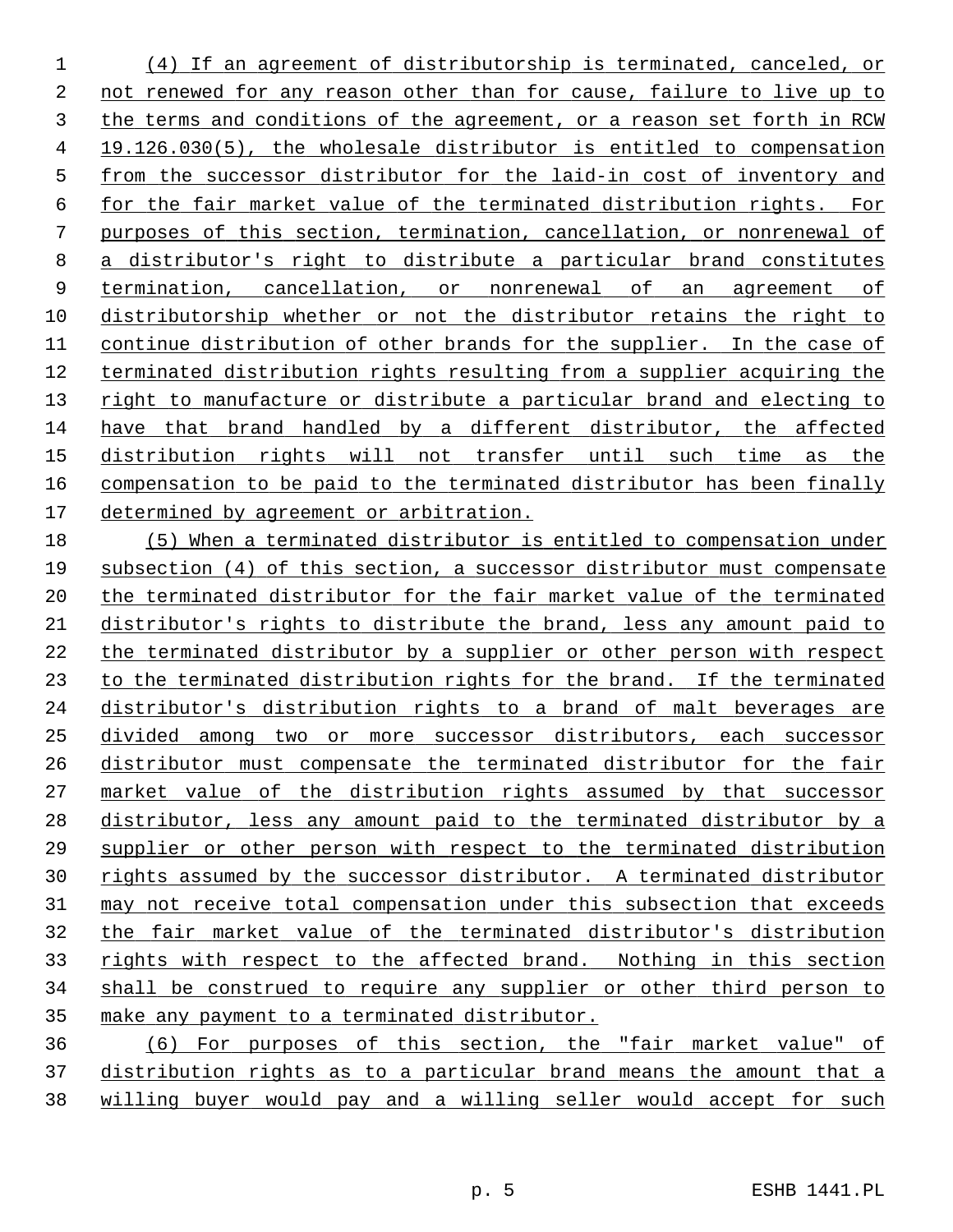distribution rights when neither is acting under compulsion and both have knowledge of all facts material to the transaction. "Fair market value" is determined as of the date on which the distribution rights are to be transferred in accordance with subsection (4) of this section.

 (7) In the event the terminated distributor and the successor distributor do not agree on the fair market value of the affected distribution rights within thirty days after the terminated distributor is given notice of termination, the matter must be submitted to binding arbitration. Unless the parties agree otherwise, such arbitration must be conducted in accordance with the American arbitration association commercial arbitration rules with each party to bear its own costs and attorneys' fees.

 (8) Unless the parties otherwise agree, or the arbitrator for good cause shown orders otherwise, an arbitration conducted pursuant to subsection (7) of this section must proceed as follows: (a) The notice of intent to arbitrate must be served within forty days after the terminated distributor receives notice of terminated distribution rights; (b) the arbitration must be conducted within ninety days after service of the notice of intent to arbitrate; and (c) the arbitrator or arbitrators must issue an order within thirty days after completion of the arbitration.

 (9) In the event of a material change in the terms of an agreement of distribution, the revised agreement must be considered a new agreement for purposes of determining the law applicable to the 26 agreement after the date of the material change, whether or not the agreement of distribution is or purports to be a continuing agreement and without regard to the process by which the material change is effected.

 **Sec. 4.** RCW 19.126.060 and 1984 c 169 s 6 are each amended to read 31 as follows: 32 In any action or arbitration brought by a wholesale distributor or 33 a supplier pursuant to this chapter, other than an arbitration to determine the compensation due to a terminated distributor under RCW 19.126.040(4), the prevailing party shall be awarded its reasonable

36 attorney's fees and costs.